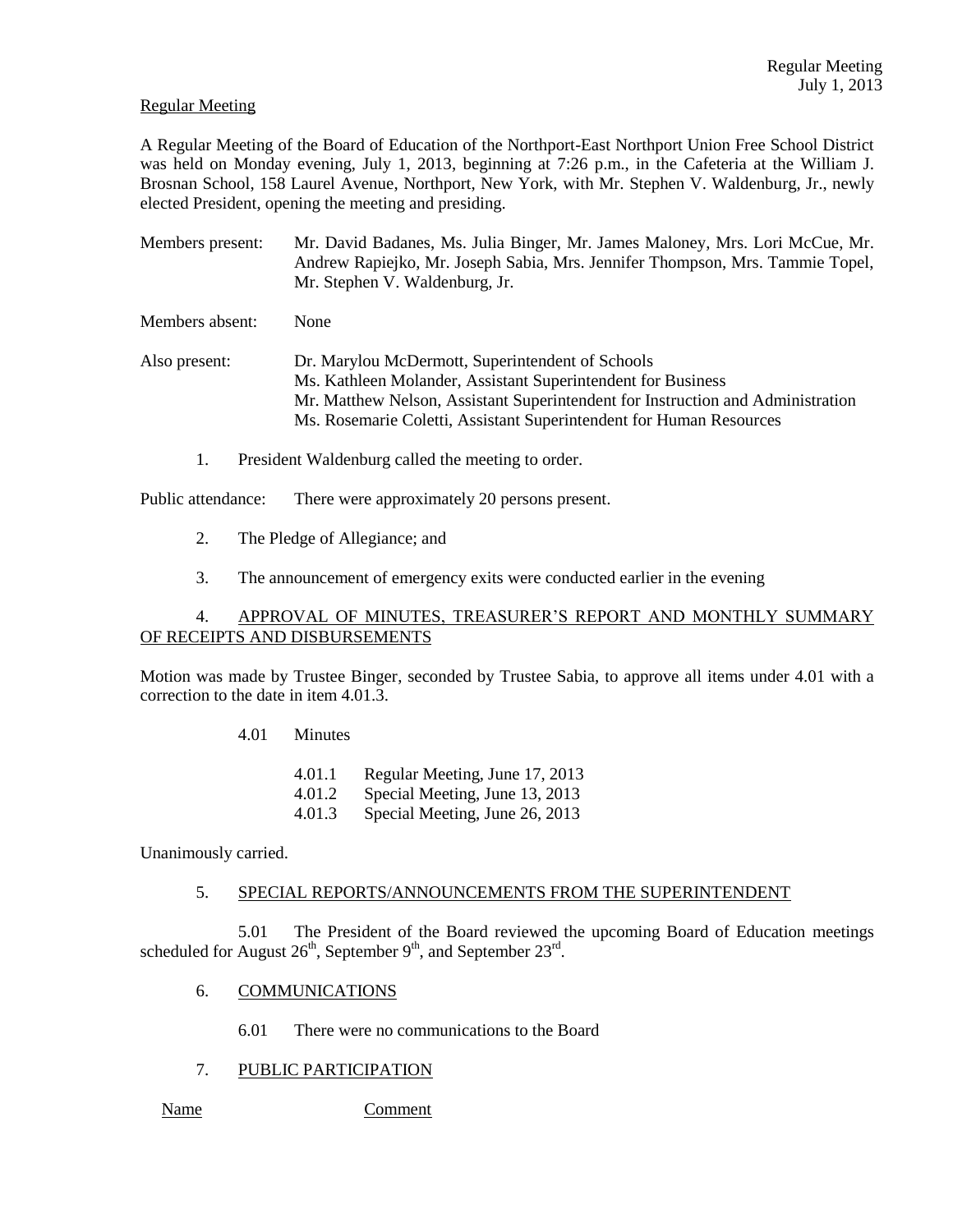| Mary Gilmore | Ms. Gilmore requested that the school district resume paying for the      |  |  |  |  |  |
|--------------|---------------------------------------------------------------------------|--|--|--|--|--|
| Parent       | cultural arts assemblies at the elementary level. Ms. Gilmore stated that |  |  |  |  |  |
|              | the PTA agreed to take over the costs a few years ago, now the finances   |  |  |  |  |  |
|              | have shrunk and the PTA is having to fundraise all year to pay for the    |  |  |  |  |  |
|              | cultural arts costs. Ms. Gilmore asked the Board to find \$36,000 in the  |  |  |  |  |  |
|              | budget to distribute \$6,000 to each elementary school.                   |  |  |  |  |  |

Dr. McDermott stated that the budget has already been set but she will meet with Ms. Molander, Assistant Superintendent for Business, and will discuss what Ms. Gilmore proposed.

| Patti Schoonmaker | Stated that she received a letter from transportation stating that her     |  |  |  |  |  |
|-------------------|----------------------------------------------------------------------------|--|--|--|--|--|
| Parent            | children were not entitled to busing because they lived .74 miles from the |  |  |  |  |  |
|                   | school and the cutoff is .75 miles. Ms. Schoonmaker stated that four       |  |  |  |  |  |
|                   | online mileage calculators came up with the distance as over .75 miles     |  |  |  |  |  |
|                   | and it was even calculated with a distance measuring wheel and the         |  |  |  |  |  |
|                   | mileage exceeded the .75 cutoff. Ms. Schoonmaker stated that she is only   |  |  |  |  |  |
|                   | asking for what they are entitled to.                                      |  |  |  |  |  |

Dr. McDermott stated that the transportation department calculates the mileage the same way throughout the District and that she will meet with Ms. Molander, Assistant Superintendent for Business, and Ms. McGrane, Transportation Supervisor, tomorrow and will contact Ms. Schoonmaker.

Dr. McDermott announced that at the request of the Drug and Alcohol Task Force, the District has setup a dedicated security phone line for the community to use to report any incidents of concern happening on school property. The 486-7037 number will be available from 3-11 pm throughout the summer.

President Waldenburg requested that signs be put up at each building notifying the community of the security number.

| <b>Antoinette Blanck</b><br><b>UTN</b> President | Stated that she had the opportunity to attend the Board of Regents<br>meeting in Albany. Two items of concern discussed were the essay<br>required of students as part of their ELA Regents exam and the value<br>added measure of assessments as part of the teacher evaluation under<br>APPR. Ms. Blanck stated that Commissioner King wanted the value<br>added measure to begin in the 2012-2013 school year. The alignment of<br>state assessments to the common core was another area of concern. Ms.<br>Blanck stated that the NYSUT directors reached out to Board of Regents<br>Member Roger Tilles who assured that the value added measure would<br>not kick in until the 2014-2015 school year. President Blanck stated that<br>the June 8 <sup>th</sup> One Voice Rally showed that testing is not fair across the<br>board, students are being over tested and there is too much reliance on<br>testing which is not necessarily fair or valid. The other area of concern<br>regarding the essay requirement of the ELA Regents exam was discussed<br>and the Board of Regents realized that many districts already have a<br>research paper requirement in place. It was decided to amend the<br>commissioner's regulation in September to make the essay a graduation<br>requirement and not part of the ELA Regents exam if a district can prove<br>they already have an established research paper. |
|--------------------------------------------------|-----------------------------------------------------------------------------------------------------------------------------------------------------------------------------------------------------------------------------------------------------------------------------------------------------------------------------------------------------------------------------------------------------------------------------------------------------------------------------------------------------------------------------------------------------------------------------------------------------------------------------------------------------------------------------------------------------------------------------------------------------------------------------------------------------------------------------------------------------------------------------------------------------------------------------------------------------------------------------------------------------------------------------------------------------------------------------------------------------------------------------------------------------------------------------------------------------------------------------------------------------------------------------------------------------------------------------------------------------------------------------------------------------------------------|
| Dave Ambro                                       | Asked if the District has been provided with information about the                                                                                                                                                                                                                                                                                                                                                                                                                                                                                                                                                                                                                                                                                                                                                                                                                                                                                                                                                                                                                                                                                                                                                                                                                                                                                                                                                    |

The Observer legislation passed regarding LIPA and if it has been analyzed in any way.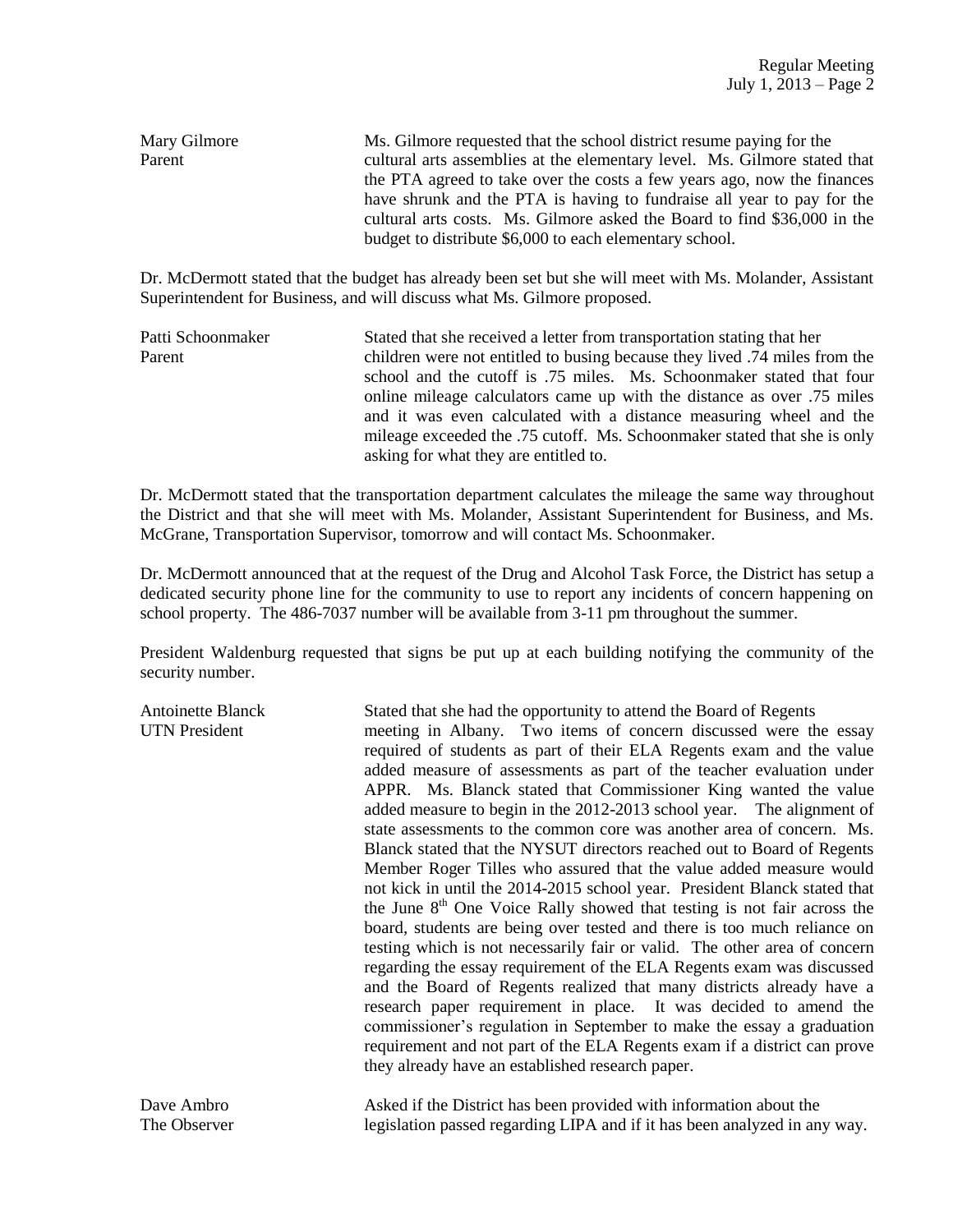President Waldenburg said that a letter was received by the town and other jurisdictions and the town attorneys are still looking at the document as well as the district. Superintendent McDermott stated that the information is still conflicting and after Ingerman Smith meets with the town attorneys they will meet with the Board of Education to discuss what the accurate information is.

Motion was made by Trustee McCue, seconded by Trustee Sabia, to approve all items under 8.01, including Supplemental 8.01.1 (Schedule A  $#12-20$ ), Supplemental 8.01.2 (Schedule B  $#30-31$ ), Supplemental 8.01.3 (Schedule D, Page 6-7), and excluding withdrawn item 8.01.6

## 8. SUPERINTENDENT'S REPORT, GENERAL - FOR BOARD ACTION

8.01 Personnel Schedules, each dated July 1, 2013, and each attached and made part of the official minutes:

| 8.01.1 Schedule A – Certified Staff (including Supplemental 8.01.1 #12-20)   |
|------------------------------------------------------------------------------|
| 8.01.2 Schedule B - Non-Instructional Staff (including Supplemental 8.01.2 - |
| $\#30-31$                                                                    |
| 8.01.3 Schedule D - Extra Pay (Including Supplemental 8.01.3, Page 6-7)      |
| 8.01.4 Schedule J - Committee on Special Education                           |
| 8.01.5 Schedule $K - PDC NASA$                                               |
| 8.01.6 Withdrawn                                                             |
|                                                                              |

Vote on Trustee McCue's motion to approve all items under 8.01, including Supplemental 8.01.1 (Schedule A #12-20), Supplemental 8.01.2 (Schedule B #30-31), Supplemental 8.01.3 (Schedule D, Page 6-7), and excluding withdrawn item 8.01.6 was unanimously carried.

Motion was made by Trustee Rapiejko, seconded by Trustee Binger, to approve item 8.02

8.02 Receiving for a second reading and adopting revisions to the following policy:

8.02.1 Policy #5160 – Student Attendance

Northport High School Principal Irene McLaughlin recommended a few revisions to the policy. The Board discussed receiving and adopting the policy without the revisions and the timeline for implementing the policy if it was received as a first reading and adopted at the August  $26<sup>th</sup>$  meeting.

Vote on Trustee Rapiejko's motion was as follows:

YES: Mrs. McCue, Mrs. Thompson, Mrs. Topel NO: Mr. Badanes, Ms. Binger, Mr. Maloney, Mr. Rapiejko, Mr. Sabia, Mr. Waldenburg

Motion failed.

Motion was made by Trustee Sabia, seconded by Trustee Topel, to receive item 8.02, Policy #5160 – Student Attendance with revisions, as a first reading.

Unanimously carried.

Motion was made by Trustee Thompson, seconded by Trustee Sabia, to reaffirm the following Board of Education Policies which are required to be reviewed annually:

> 8.03.1 Policy #1900 – Title I Parental Involvement 8.03.2 Policy #5300 – Code of Conduct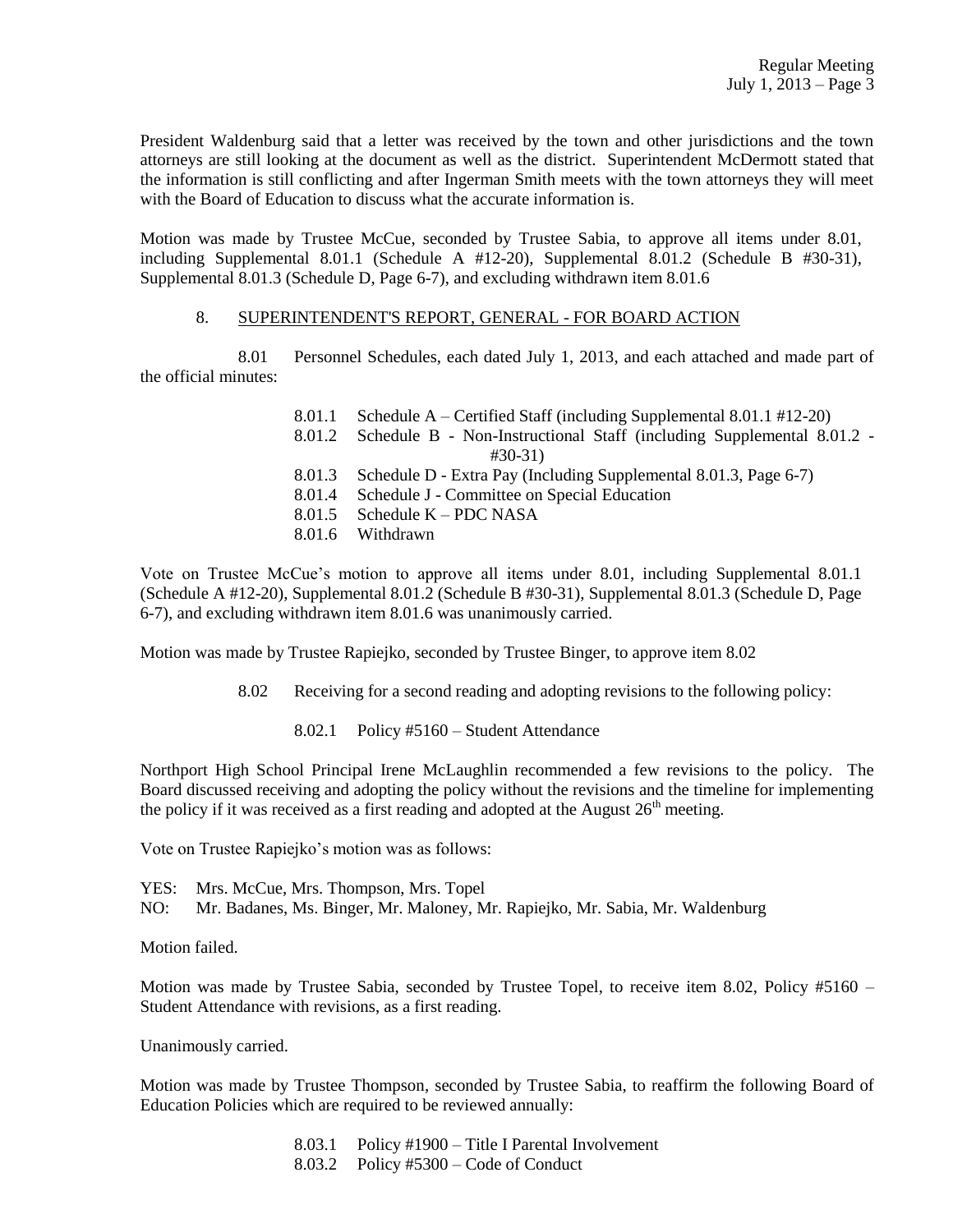8.03.3 Policy #6240 – Investments 8.03.4 Policy #6700 – Purchasing

Unanimously carried.

8.04 Motion was made by Trustee Thompson, seconded by Trustee Maloney, to approve the following resolution:

"BE IT RESOLVED, that the Board of Education of the Northport-East Northport Union Free School District having received and reviewed the Settlement Agreement concerning a member of the instructional staff hereby approves such Settlement Agreement and directs the Superintendent of Schools and the Board President to execute such Settlement Agreement on behalf of the Board of Education"

Unanimously carried.

Motion was made by Trustee Thompson, seconded by Trustee Topel, to approve all items under 9.0, including Supplemental 9.02 (Additional Surplus Equipment – Pages 13-49)

#### 9. SUPERINTENDENT'S REPORT, FINANCIAL – FOR BOARD ACTION

9.01 Taking specified action on the following BIDS:

TRANSPORTATION:

9.01.1 AWARD: Transportation for District Students Attending Out-of-District Schools

EDUCATIONAL: 9.01.2 AWARD: Musical Instrument Lease/Purchase

#### CAPITAL PROJECT:

9.01.3 AWARD: Electrical Switchgear Replacement & Field Reconstruction/Irrigation at Northport Middle School

 9.02 Declaring as surplus and recycling the attached list of equipment owned by the School District that is no longer cost effective to repair

9.03 Renewing a Contract with Twin County Driving School for In-Car Driver Instruction for 2013-2014 at the rate of \$335.00 per pupil

9.04 Receiving the following donations to the District:

| 9.04.1                                                                     |  |  | \$25.00 from Daniel and Susan Torpey to the David Trachtenberg     |
|----------------------------------------------------------------------------|--|--|--------------------------------------------------------------------|
| Memorial Scholarship                                                       |  |  |                                                                    |
| 9.04.2                                                                     |  |  | \$100.00 from Helga Schwedhelm to the Happy School Bus Scholarship |
| Fund                                                                       |  |  |                                                                    |
| 9.04.3                                                                     |  |  | \$250.00 from Mark D. Petrone to the Michael C. Kauffman Memorial  |
| Scholarship Fund                                                           |  |  |                                                                    |
| 9.04.4                                                                     |  |  | \$200.00 from Sabrina Kauffman to the Michael C. Kauffman Memorial |
| Scholarship Fund                                                           |  |  |                                                                    |
| 9.04.5                                                                     |  |  | \$500.00 from Northport High School Urban Studies Annual Fruit and |
| Vegetable Market Fundraiser to the David Trachtenberg Memorial Scholarship |  |  |                                                                    |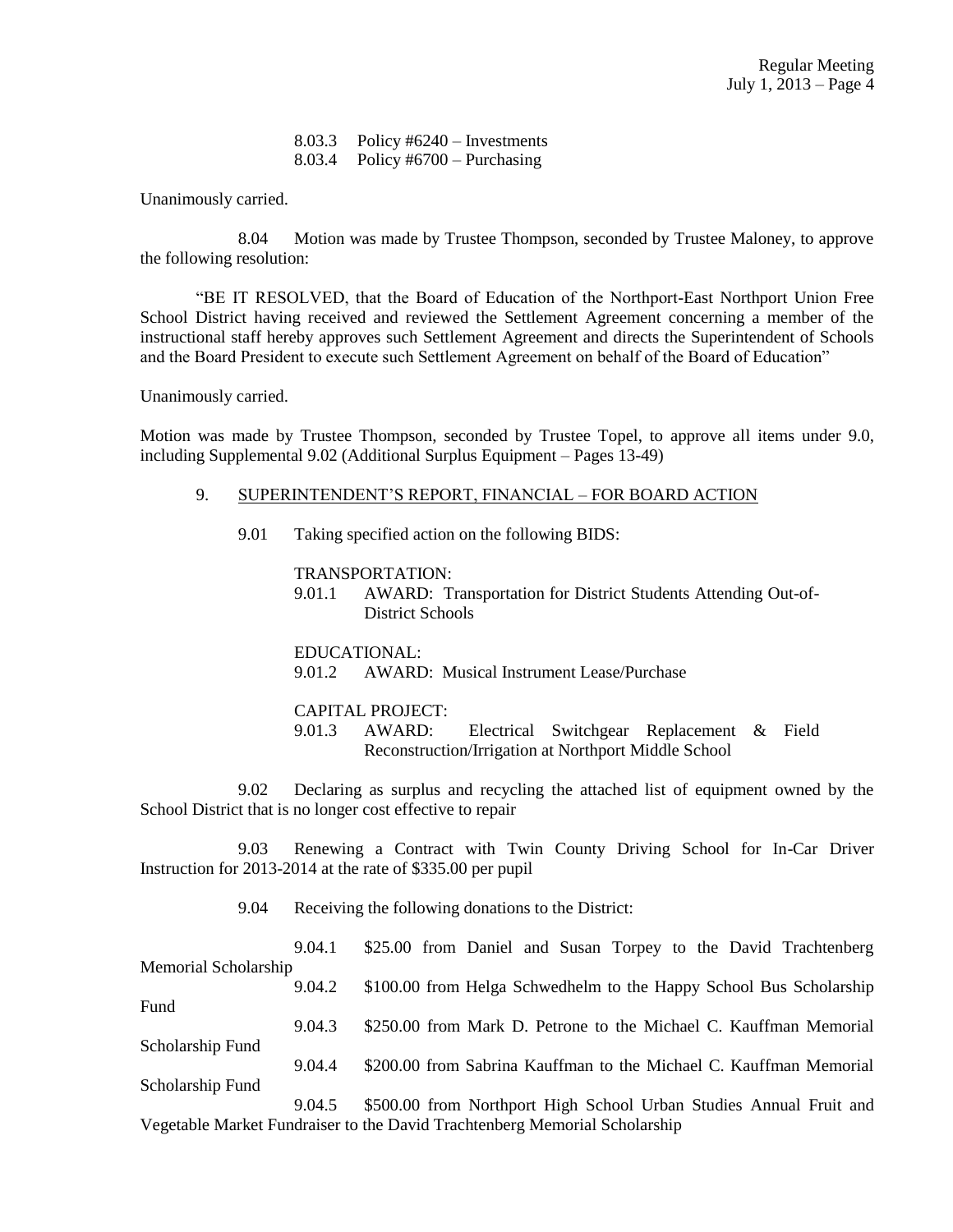9.05 Approving the following resolution:

"RESOLVED, that the Board of Education accept a donation of \$500 from the Suffolk Association of School Business Officials to provide a scholarship to a deserving 2014 Northport High School business student graduate"

9.06 Approving the following resolution;

"RESOLVED, that the Board of Education accept the donation of \$1,427.37 toward the purchase of educational supplies for Ocean Avenue Elementary School and increase the 2013-2014 budget code A2110.5030.15.0200 by \$1,427.37 for this purpose.

RESOLVED, that the Board of Education hereby approves an increase in the revenue code A2705 of the 2013-2014 budget by \$1,427.37 with the understanding that this increase in revenue is the result of Ocean Avenue Elementary School participation in the Stop and Shop A+ Bonus Bucks Program"

9.07 Approving the following resolution:

"RESOLVED, that the Board of Education accept the donation of \$616.68 toward the purchase of educational supplies for Northport High School and increase the 2013-2014 budget code A2110.5030.30.2303 by \$616.68 for this purpose.

RESOLVED, that the Board of Education hereby approves an increase in the revenue code A2705 of the 2013-2014 budget by \$616.68 with the understanding that this increase in revenue is the result of Northport High School's participation in the Stop and Shop A+ Bonus Bucks Program"

9.08 Approving the following Change Order:

9.08.1 Change Order No. 1, dated May 30, 2013, SED Project #58-04-04-03-0- 003-020, Boiler Replacements & Field Irrigation at East Northport Middle School, reduction in the amount of \$10,000.00

9.09 Authorizing the Board President to execute an Agreement between the Northport-East Northport Union Free School District and Youth Directions and Alternatives C.Y.A. Inc. in the amount of \$32,000.00 for the 2013-2014 school year (\$4,000.00 for general services as stated in the contract, and \$28,000.00 for the employment of a Streetworker/YouthWorker)

9.10 Approving an Agreement with The OMNI Group as third party administrator of the District's 403(b) Plan, as recommended by Eastern Suffolk BOCES in response to its RFP #2011-034- 0421, for the 2013-2014 school year

9.11 Approving a 2013-2014 Service Agreement between the Board of Education of the Northport-East Northport Union Free School District and Achieve Beyond (formerly known as "Bilinguals, Inc.")

9.12 Approving a 2013-2014 Service Agreement between the Northport-East Northport Union Free School District and Metro Therapy, Inc.

- 9.13 Approving transfer of general fund appropriations in the 2012-2013 budget
- 9.14 Approving transfer of general fund appropriations in the 2013-2014 budget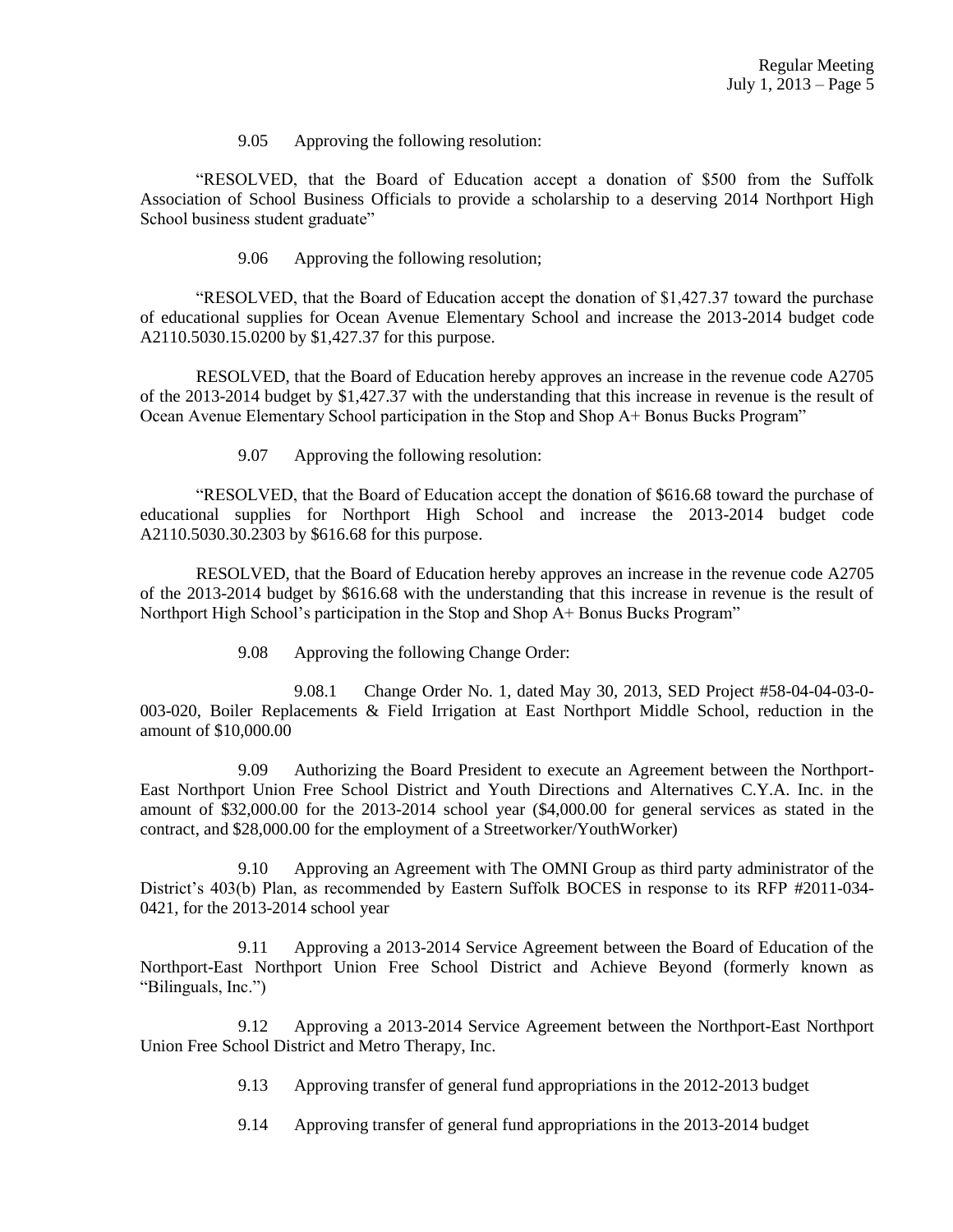9.15 Approving the renewal of transportation contracts with Acme Bus Corporation, Baumann & Sons Buses, Inc., Brookset Bus Corporation, Educational Bus Transportation, Inc., Huntington Coach Corporation and Towne Bus Corporation at an increase equal to the 2013-2014 Consumer Price Index (CPI)

9.16 Approving a Supplementary Education Services Agreement between the Northport-East Northport Union Free School District and RLR Advertising, Inc. for the 2013-2014 school year

Vote on Trustee Thompson's motion to approve all items under 9.0, including Supplemental 9.02 (Additional Surplus Equipment – Pages 13-49) was unanimously carried.

## 10. SUPERINTENDENT'S REPORT - FOR INFORMATION ONLY

 $10.01$  Schedule H – Use of Facilities

## 11. UNFINISHED BUSINESS

Trustee Sabia requested an update on the information requested by the Board regarding studies on closing a school, redistricting and full day kindergarten.

Ms. Kathleen Molander, Assistant Superintendent for Business, stated that she obtained the names of three firms that do demographic or redistricting studies or both. Applied Data Services does enrollment, school closing and full day kindergarten studies, and Beckmann Appraisals only does redistricting. Ms. Molander stated that she is still waiting to hear back from BOCES and noted that it might be possible to go through BOCES for ADS.

There was a brief discussion regarding contacting other districts who have had the studies done and setting up a committee. Dr. McDermott stated that the Board will receive the information from the firms in Update.

# 12. NEW BUSINESS

12.01 Motion was made by Trustee Rapiejko, seconded by Trustee Badanes, to appoint Mr. Mark Clare and Mr. Thomas Lavin to the Audit Committee for a two year term beginning July 1, 2013.

Unanimously carried.

Dr. McDermott asked the Board to reconsider sending home the school calendars to all District residents.

There was a brief discussion regarding the budget deliberations and the Board's decision to reduce the number of issues of Our Schools and eliminate mailing the District calendars to residents. Several Board members stated that the budget had been set and the decision made not to mail the calendars and that the Board should stick to that decision.

# 13. ADJOURNMENT

Motion was made by Trustee Rapiejko, seconded by Trustee Sabia, to adjourn the meeting.